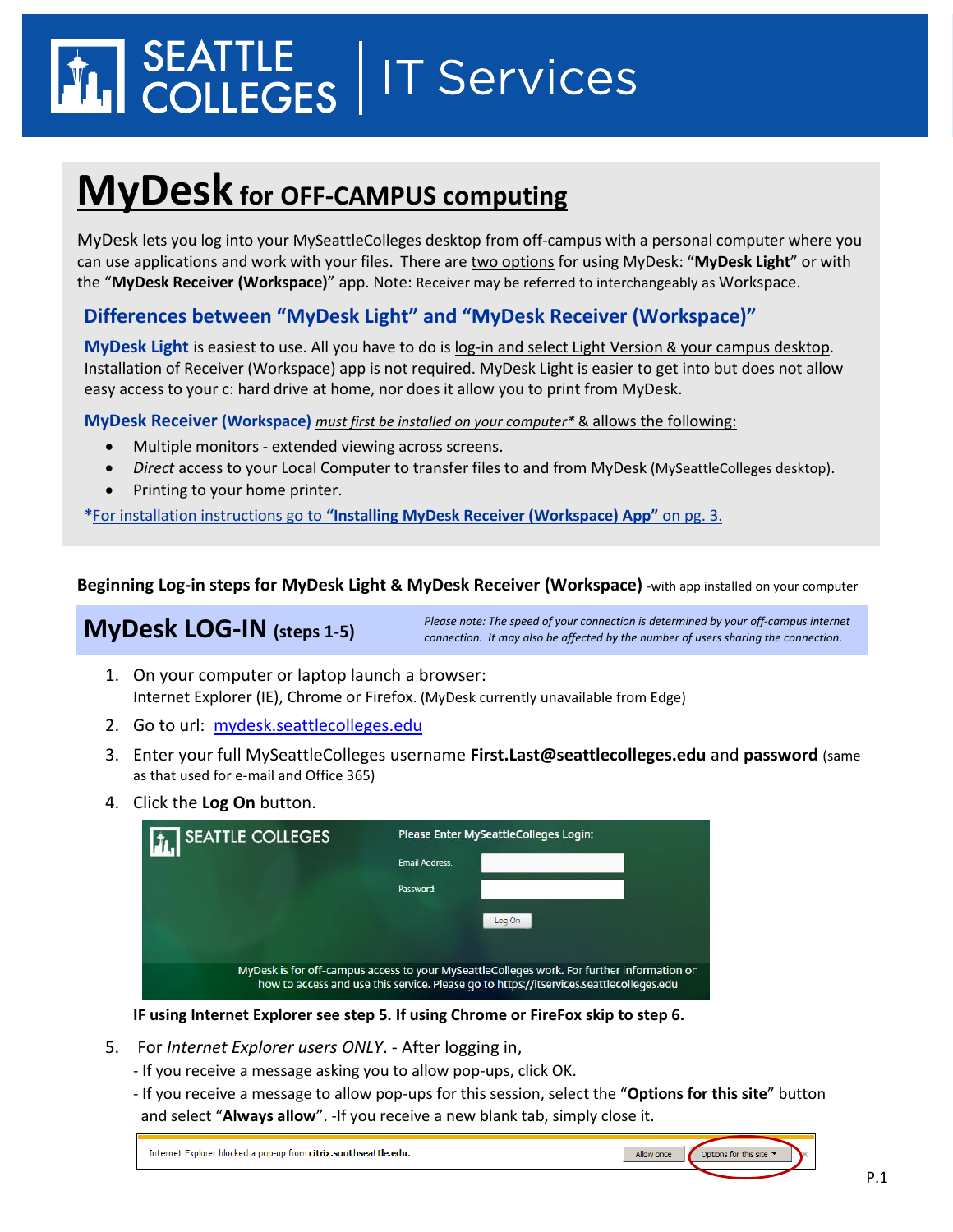**IF using "MyDesk Receiver (Workspace)" instead of MyDesk Light, please see next steps on Page 3 for Chrome or FireFox & Page 4 for Internet Explorer.**

### **Log-in steps cont… using "MyDesk Light"**



- 8. Click on your campus icon to go to your desktop.
- 9. Your MySeattleColleges desktop will open in the browser window for access to your work files and applications.



**10.** At the end of your session, please **log off from your Desktop (Fig. a) & the MyDesk Campus Access Screen (Fig. b).**



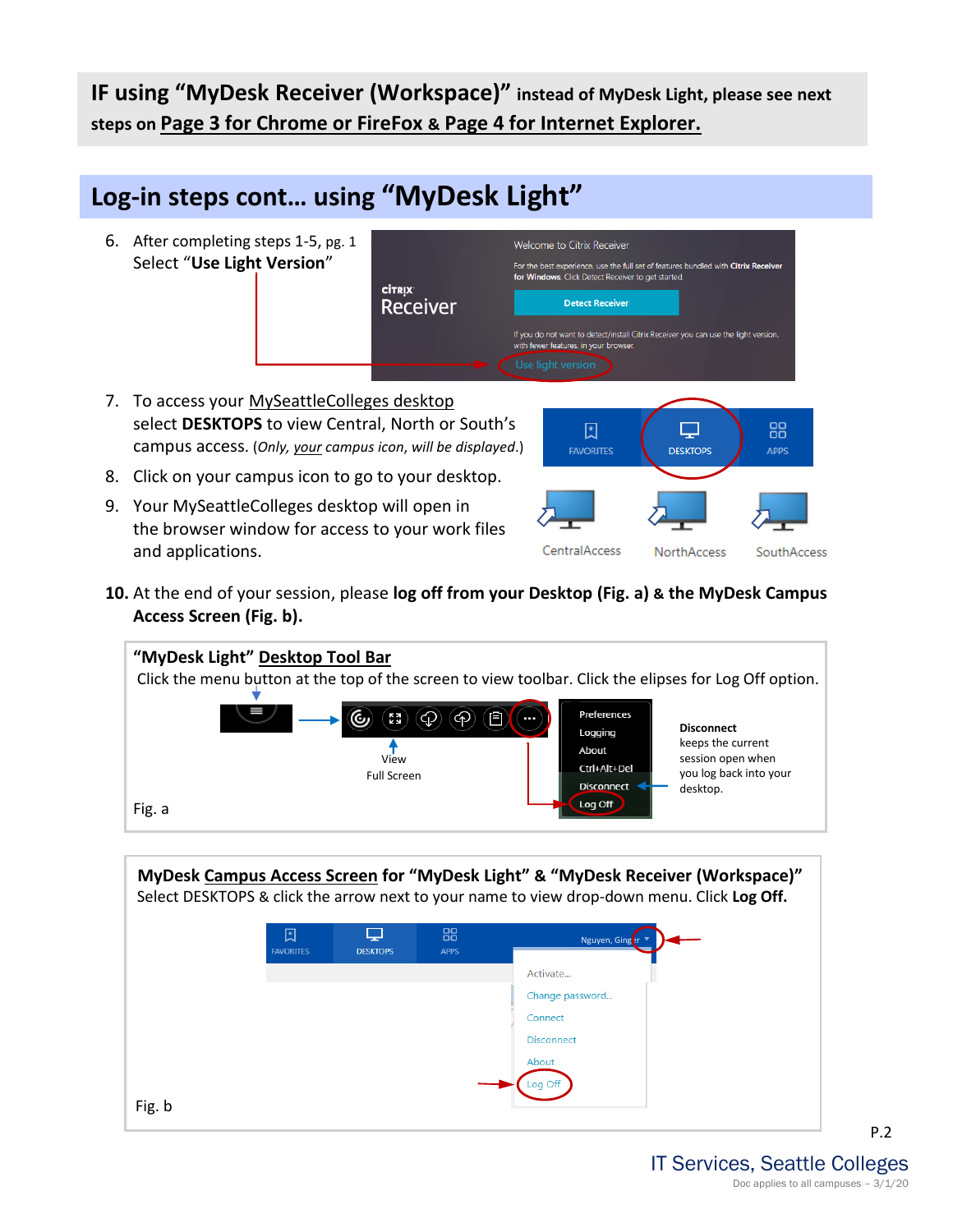#### **Installing MyDesk Receiver (Workspace) app**

You'll only need to install Receiver (Workspace) one-time on your computer. Once installed, you can go straight to MyDesk log-in (pg. 1, step 1) for your sessions. Users who have installed Receiver previously, should re-install using the information below to ensure you'll have the latest updates and compatibility.

Go to the appropriate url below to download the "Citrix Workspace App" to your computer. **(Please Note: The last step for installation requires you to restart your computer.)**

**Windows:** <https://www.citrix.com/products/receiver.html> **Mac:** <https://www.citrix.com/downloads/workspace-app/mac/workspace-app-for-mac-latest.html>

**Click to Download "Citrix Workspace app" for Windows** (or **Mac**).

Follow these next steps as prompted:

Save File, Open & Run file, Allow Citrix Workspace to make changes to your device, Click Start to set up and install the Citrix Workspace app on your computer, Accept License Agreement & click Install. The progress bar for Installing Citrix Workspace app will appear. When complete, click **Finish** in the Installation Successful msg. box. You do not need to set up or add an account. Restart your computer to complete the installation.

## **Log-in steps cont… using "MyDesk Receiver (Workspace)"**

Receiver (Workspace) app must first be installed on your computer. (instructions above)

## **CHROME or FIREFOX**

After completing log-in steps on **pg. 1, steps 1-4, continue from here for Chrome or FireFox.**

A. Click "**Detect Receiver**"



**-Sign-out from your Desktop** - Click the **Start** button. When the Start Menu appears, click on the icon for your account name at the top-left corner and select **Sign out** from the pop-up menu. **-Log off from the MyDesk Campus Access Screen** (pg. 2, Fig. b)